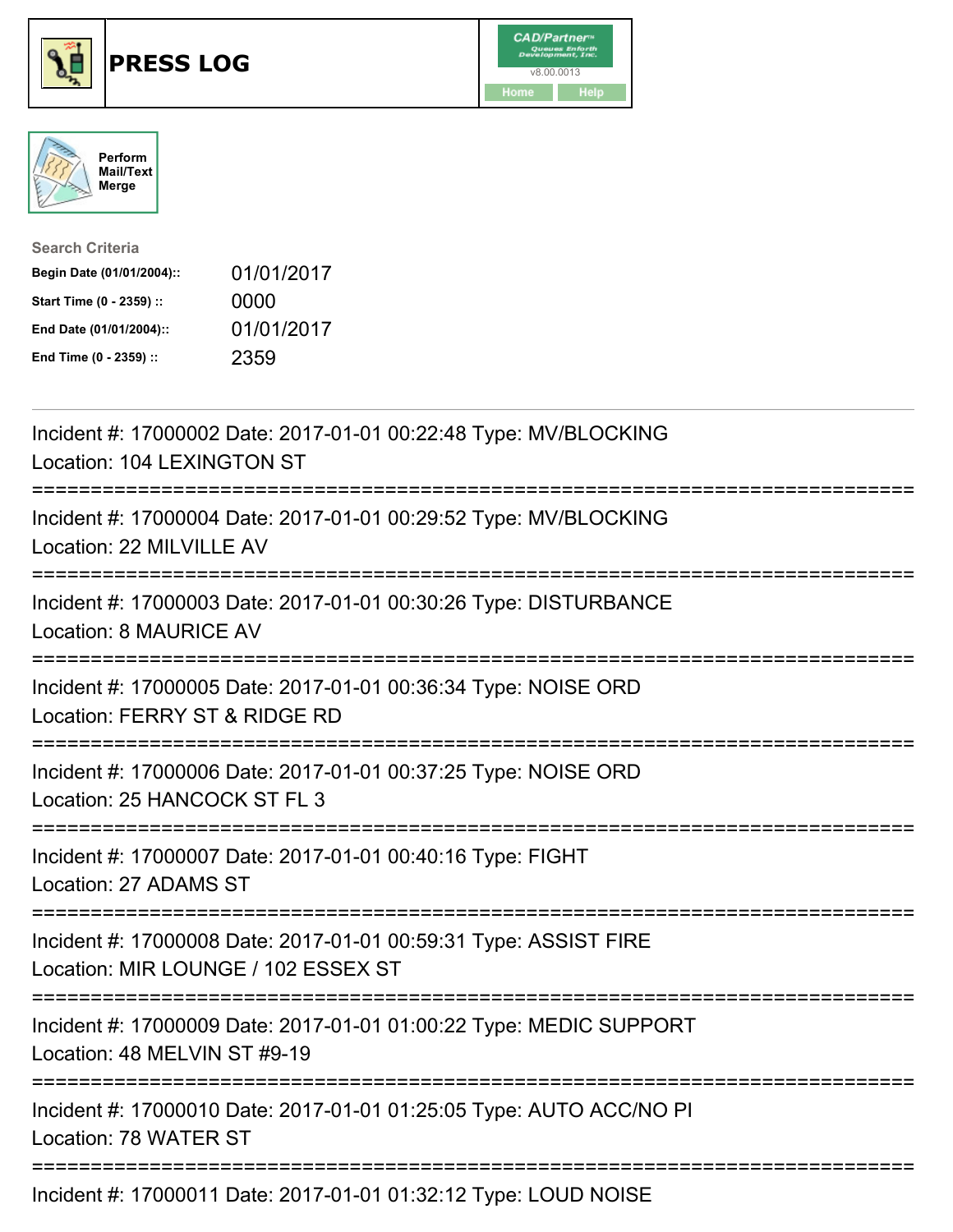| Location: 68 EASTON ST FL 3                                                                                                                                        |
|--------------------------------------------------------------------------------------------------------------------------------------------------------------------|
| Incident #: 17000012 Date: 2017-01-01 01:39:55 Type: DISTURBANCE<br>Location: 29 PHILLIPS ST<br>==================================<br>---------------------------- |
| Incident #: 17000013 Date: 2017-01-01 01:44:59 Type: A&B PAST<br>Location: 448 S UNION ST FL 1                                                                     |
| Incident #: 17000014 Date: 2017-01-01 01:51:25 Type: M/V STOP<br>Location: 25 MARSTON ST                                                                           |
| Incident #: 17000015 Date: 2017-01-01 01:54:37 Type: A&B PROG<br>Location: 448 S UNION ST #ST                                                                      |
| Incident #: 17000016 Date: 2017-01-01 01:59:19 Type: M/V STOP<br>Location: BROADWAY & MANCHESTER ST                                                                |
| Incident #: 17000017 Date: 2017-01-01 02:10:04 Type: NOISE ORD<br>Location: NEWTON ST & SANBORN ST                                                                 |
| :=====================<br>Incident #: 17000019 Date: 2017-01-01 02:11:57 Type: LOCKOUT<br>Location: 34 E PLEASANT ST                                               |
| Incident #: 17000018 Date: 2017-01-01 02:14:38 Type: SUS PERS/MV<br>Location: DENNYS / 160 WINTHROP AV                                                             |
| Incident #: 17000020 Date: 2017-01-01 02:16:10 Type: KEEP PEACE<br>Location: 30 PHILLIPS ST FL 1                                                                   |
| Incident #: 17000021 Date: 2017-01-01 02:18:25 Type: LOUD NOISE<br>Location: 22 LANSDOWNE CT                                                                       |
| Incident #: 17000022 Date: 2017-01-01 02:26:42 Type: DOMESTIC/PROG<br>Location: 90 LOWELL ST                                                                       |
| Incident #: 17000024 Date: 2017-01-01 02:30:02 Type: A&B PAST<br>Location: 110 BLANCHARD ST                                                                        |
| Incident #: 17000023 Date: 2017-01-01 02:31:06 Type: ALARMS<br>Location: LOFT 550 / 550 BROADWAY                                                                   |
| Incident #: 17000025 Date: 2017-01-01 02:37:25 Type: MAN DOWN                                                                                                      |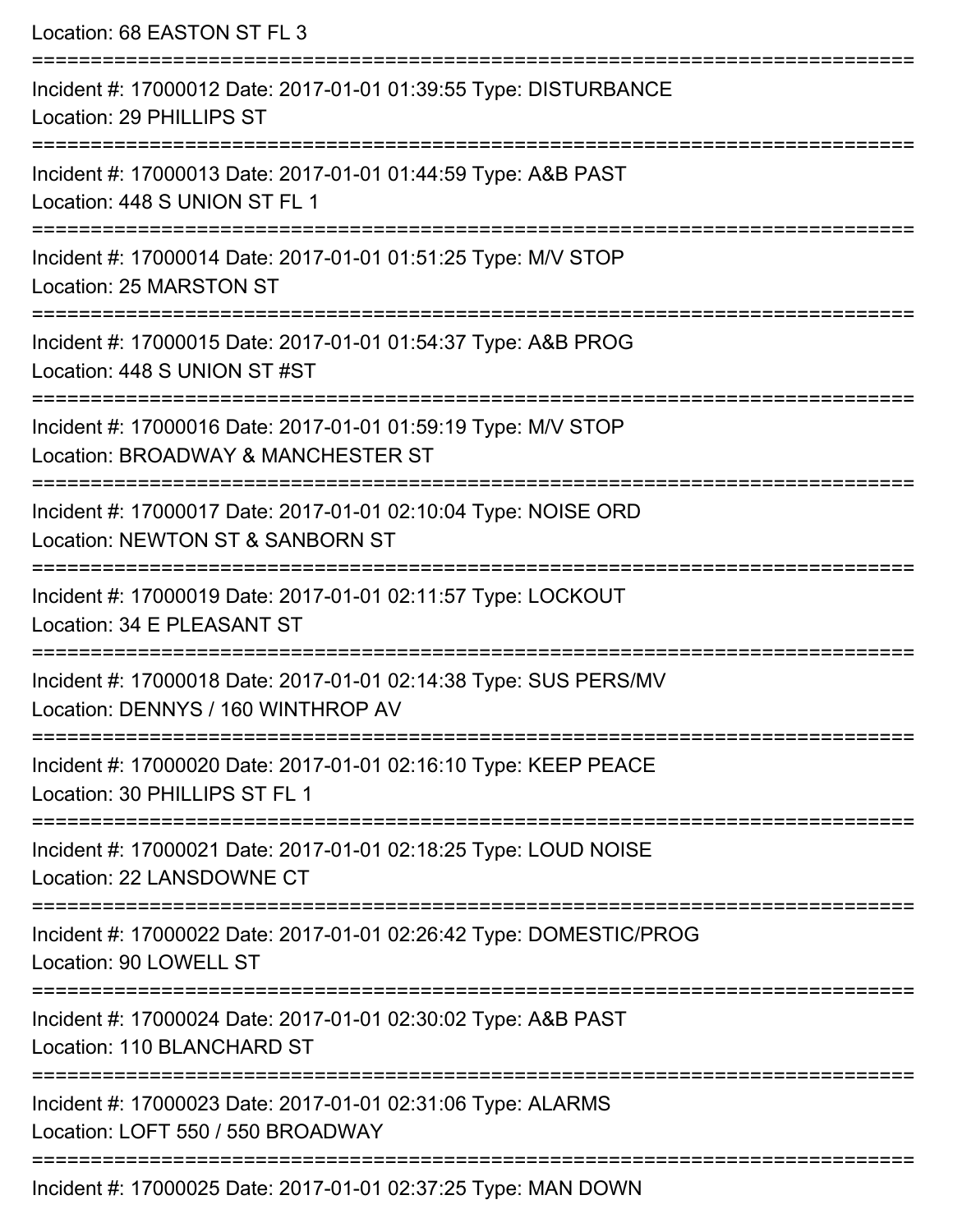| Incident #: 17000026 Date: 2017-01-01 02:39:11 Type: LOUD NOISE<br>Location: 18 WARREN ST FL 3                |
|---------------------------------------------------------------------------------------------------------------|
| Incident #: 17000027 Date: 2017-01-01 02:40:47 Type: A&B PAST<br>Location: 7-11 TO HOLY FAMILY / 360 BROADWAY |
| Incident #: 17000028 Date: 2017-01-01 02:45:07 Type: A&B PAST<br>Location: @ LGH / 110 BLANCHARD ST           |
| Incident #: 17000029 Date: 2017-01-01 02:46:05 Type: AUTO ACC/NO PI<br>Location: 314 MARKET ST                |
| Incident #: 17000030 Date: 2017-01-01 02:46:43 Type: LOUD NOISE<br>Location: 16 WARREN ST                     |
| Incident #: 17000031 Date: 2017-01-01 02:49:09 Type: DK (DRUNK)<br>Location: 41 BERKELEY ST #19               |
| Incident #: 17000032 Date: 2017-01-01 02:49:39 Type: M/V STOP<br><b>Location: LOWELL ST</b>                   |
| Incident #: 17000033 Date: 2017-01-01 02:49:53 Type: NOISE ORD<br>Location: 50 ISLAND ST #409 FL 4            |
| Incident #: 17000035 Date: 2017-01-01 02:50:10 Type: LOUD NOISE<br>Location: 22 LANSDOWNE CT                  |
| Incident #: 17000034 Date: 2017-01-01 02:50:15 Type: NOISE ORD<br>Location: 16 BEACON ST #30                  |
| Incident #: 17000036 Date: 2017-01-01 02:53:03 Type: DISTURBANCE<br>Location: 198 JACKSON ST #8               |
| Incident #: 17000037 Date: 2017-01-01 02:53:04 Type: HIT & RUN M/V<br>Location: 75 WATER ST                   |
| Incident #: 17000038 Date: 2017-01-01 02:53:52 Type: M/V STOP<br>Location: FRANKLIN ST & HAVERHILL ST         |
| Incident #: 17000039 Date: 2017-01-01 02:56:41 Type: THREATS/PROG                                             |

 $L$ .... $F$  MEDFORD  $\Delta T$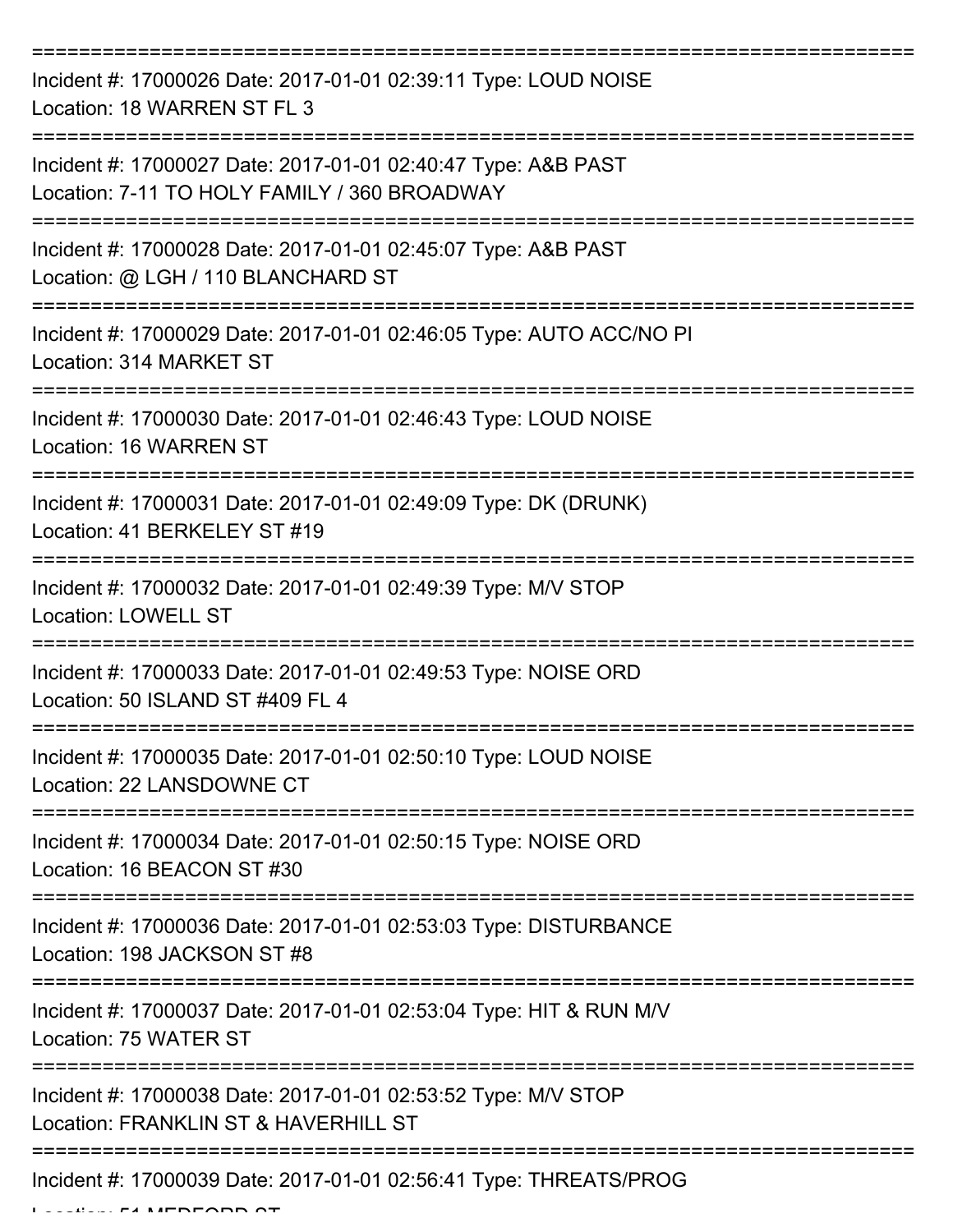| Incident #: 17000040 Date: 2017-01-01 03:02:49 Type: DISTURBANCE<br>Location: 31 KENDRICK ST FL 3                                                                                                                                         |
|-------------------------------------------------------------------------------------------------------------------------------------------------------------------------------------------------------------------------------------------|
| Incident #: 17000041 Date: 2017-01-01 03:05:00 Type: HIT & RUN M/V<br>Location: 314 MARKET ST                                                                                                                                             |
| Incident #: 17000042 Date: 2017-01-01 03:07:26 Type: M/V STOP<br><b>Location: METHUEN ST</b>                                                                                                                                              |
| Incident #: 17000043 Date: 2017-01-01 03:09:05 Type: HIT & RUN M/V<br>Location: WITH P/I / BRUCE ST & THORNDIKE ST                                                                                                                        |
| Incident #: 17000044 Date: 2017-01-01 03:16:11 Type: ASSSIT OTHER PD<br>Location: 474 RIVERSIDE DR                                                                                                                                        |
| =================================<br>Incident #: 17000045 Date: 2017-01-01 03:21:31 Type: DRUG OVERDOSE<br>Location: 188 FARNHAM ST                                                                                                       |
| Incident #: 17000046 Date: 2017-01-01 03:24:04 Type: DISTURBANCE<br>Location: 90 LOWELL ST                                                                                                                                                |
| Incident #: 17000047 Date: 2017-01-01 03:44:34 Type: NOISE ORD<br>Location: 118 NEWTON ST                                                                                                                                                 |
| Incident #: 17000049 Date: 2017-01-01 03:49:20 Type: SHOTS FIRED<br>Location: 47 DUCKETT AV                                                                                                                                               |
| Incident #: 17000048 Date: 2017-01-01 03:49:54 Type: DISTURBANCE<br>Location: 29 FULTON ST                                                                                                                                                |
| Arrested:<br>Name: CASSAGNOL-REYES, PIERRE Date of Birth: 11/20/1983<br>Address: 50 CEDAR ST<br>LAWRENCE, MA<br>Charges:   STRANGULATION OR SUFFOCATION<br><b>ASSAULT TO RAPE c265 S24</b><br>INDECENT A&B ON PERSON 14 OR OVER c265 S13H |
| Incident #: 17000050 Date: 2017-01-01 03:52:11 Type: DISTURBANCE<br>Location: 198 JACKSON ST #8                                                                                                                                           |

===========================================================================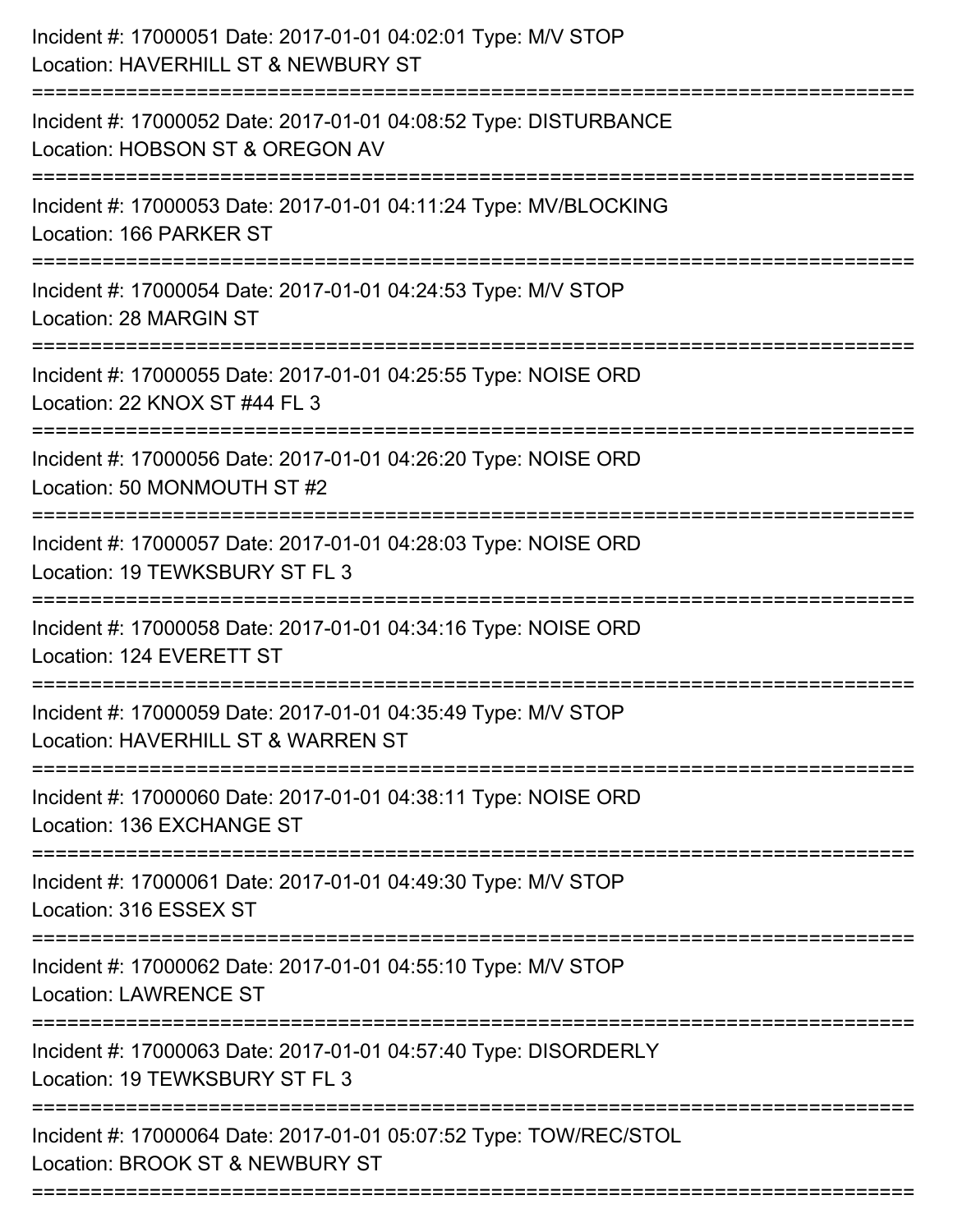Location: 7 PACKARD ST

| Incident #: 17000066 Date: 2017-01-01 05:15:36 Type: NOISE ORD<br>Location: 168 ANDOVER ST FL 1                         |
|-------------------------------------------------------------------------------------------------------------------------|
| Incident #: 17000067 Date: 2017-01-01 05:17:49 Type: NOISE ORD<br>Location: 452 HAVERHILL ST FL 3                       |
| Incident #: 17000068 Date: 2017-01-01 05:18:53 Type: DK (DRUNK)<br>Location: 35 CHICKERING ST                           |
| Incident #: 17000069 Date: 2017-01-01 05:20:33 Type: DOMESTIC/PROG<br>Location: 10 BRADFORD PL FL 2                     |
| Incident #: 17000070 Date: 2017-01-01 05:26:57 Type: AUTO ACC/UNK PI<br>Location: HOLIDAY INN EXPRESS / 224 WINTHROP AV |
| Incident #: 17000071 Date: 2017-01-01 05:40:53 Type: E911 HANGUP<br>Location: 358 CANAL ST                              |
| Incident #: 17000072 Date: 2017-01-01 05:48:35 Type: AUTO ACC/UNK PI<br>Location: 495 SOUTHBOUND                        |
| Incident #: 17000073 Date: 2017-01-01 05:51:48 Type: NOISE ORD<br>Location: 452 HAVERHILL ST FL 3<br>--------           |
| Incident #: 17000074 Date: 2017-01-01 06:04:25 Type: BUILDING CHK<br>Location: CITY MART / 576 HAVERHILL ST             |
| Incident #: 17000075 Date: 2017-01-01 06:05:35 Type: BUILDING CHK<br>Location: 703 HAVERHILL ST                         |
| Incident #: 17000076 Date: 2017-01-01 06:13:18 Type: FIGHT<br>Location: BENNINGTON ST & BROMFIELD ST                    |
| Incident #: 17000077 Date: 2017-01-01 06:31:39 Type: ALARM/BURG<br>Location: HAFNERS CAR WASH / 469 HAVERHILL ST        |
| Incident #: 17000078 Date: 2017-01-01 06:54:39 Type: M/V STOP<br>Location: BROADWAY & ESSEX ST                          |
|                                                                                                                         |

 $I = I$  . In condition  $I = I$  or  $I = I$  or  $I = I$  or  $S = I$  the  $I = I$  or  $S = I$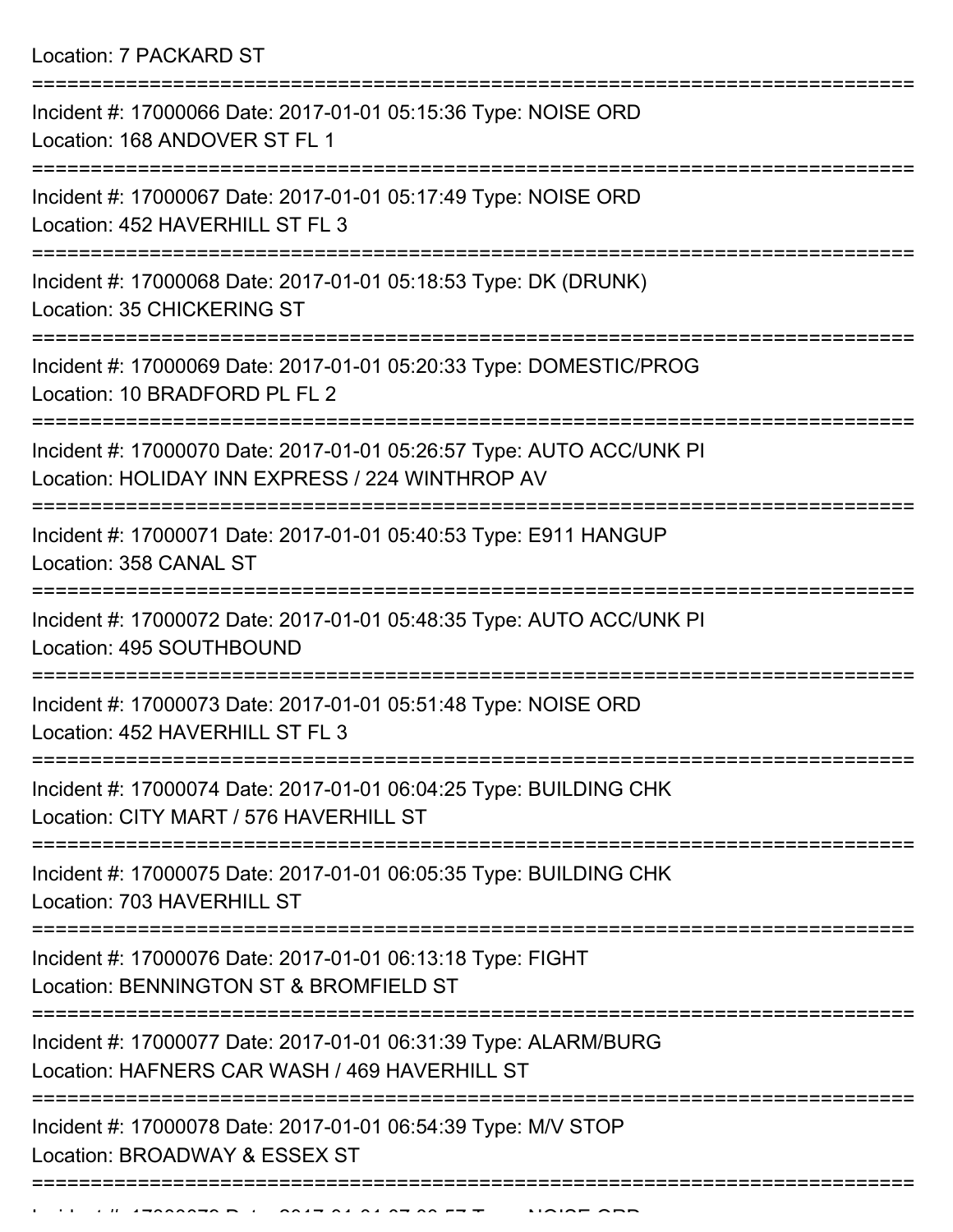Location: 108 ARLINGTON ST

| Incident #: 17000080 Date: 2017-01-01 07:04:47 Type: PARK & WALK<br>Location: BRADFORD ST & BROADWAY                  |
|-----------------------------------------------------------------------------------------------------------------------|
| Incident #: 17000081 Date: 2017-01-01 07:08:12 Type: DISTURBANCE<br>Location: 28 MAY ST #D                            |
| Incident #: 17000082 Date: 2017-01-01 07:24:22 Type: 911 HANG UP<br>Location: 87 ALDER ST FL 3                        |
| Incident #: 17000083 Date: 2017-01-01 08:08:46 Type: DOMESTIC/PROG<br>Location: 31 KENDRICK ST FL 3                   |
| Incident #: 17000084 Date: 2017-01-01 08:16:00 Type: ALARM/BURG<br>Location: ADVANCED AUTO PARTS / 183 BROADWAY       |
| Incident #: 17000086 Date: 2017-01-01 08:56:22 Type: MV/BLOCKING<br>Location: 97 RAILROAD ST                          |
| Incident #: 17000085 Date: 2017-01-01 08:56:46 Type: HIT & RUN M/V<br>Location: HOLIDAY INN EXPRESS / 224 WINTHROP AV |
| Incident #: 17000087 Date: 2017-01-01 09:18:55 Type: MAN DOWN<br>Location: POST OFFICE / 431 COMMON ST                |
| Incident #: 17000088 Date: 2017-01-01 09:25:44 Type: M/V STOP<br>Location: DORCHESTER ST & WINTHROP AV                |
| Incident #: 17000089 Date: 2017-01-01 09:49:02 Type: ALARM/BURG<br>Location: 200 COMMON ST                            |
| Incident #: 17000090 Date: 2017-01-01 09:57:03 Type: MV/BLOCKING<br>Location: 151 OXFORD ST                           |
| Incident #: 17000091 Date: 2017-01-01 09:58:02 Type: M/V STOP<br><b>Location: 100 FRANKLIN ST</b>                     |
| Incident #: 17000092 Date: 2017-01-01 10:05:13 Type: DOMESTIC/PROG<br>Location: 283 PROSPECT ST                       |
|                                                                                                                       |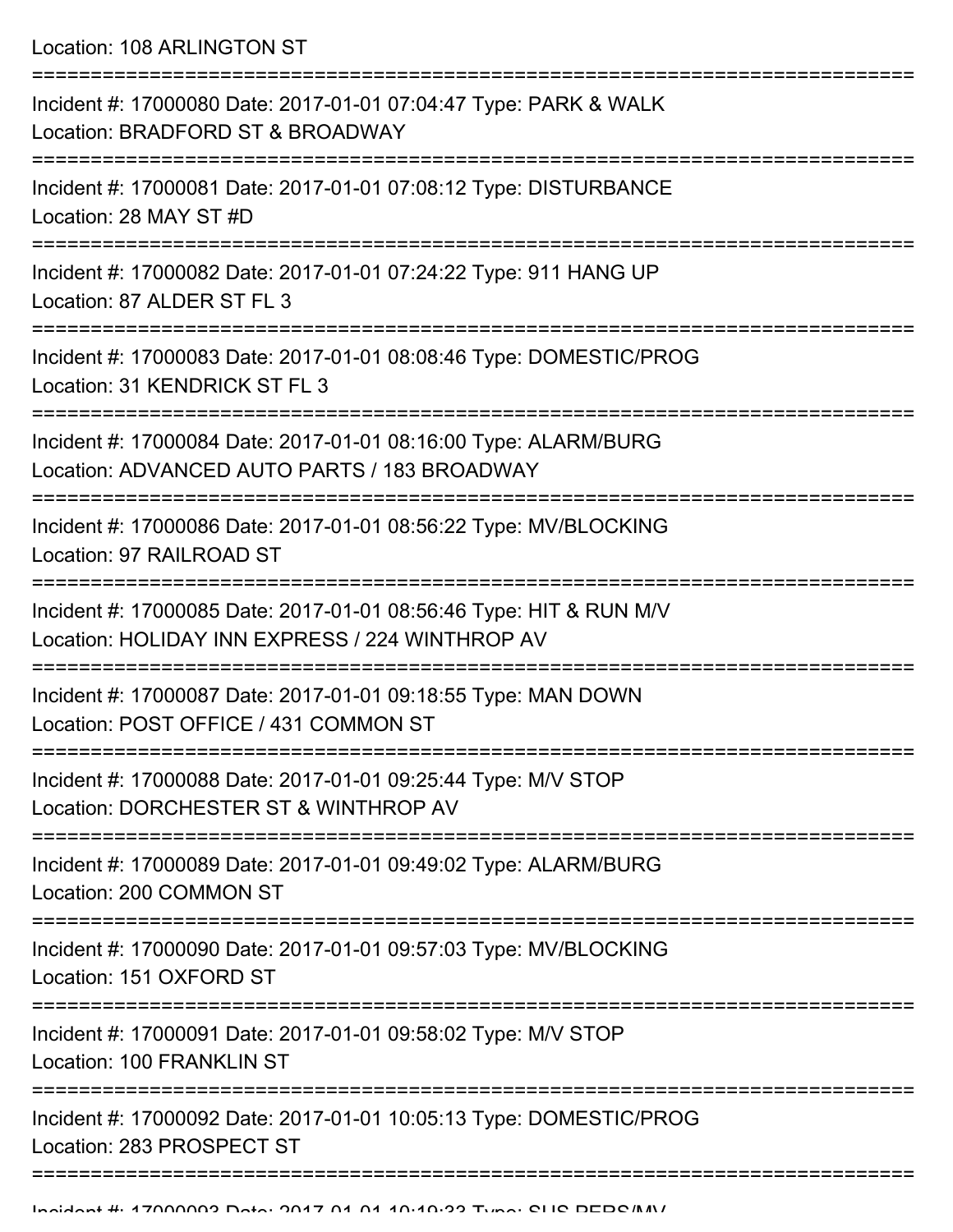Location: FERRY ST & MANN ST =========================================================================== Incident #: 17000094 Date: 2017-01-01 10:20:51 Type: NOISE ORD Location: 281 PROSPECT ST =========================================================================== Incident #: 17000095 Date: 2017-01-01 10:32:53 Type: M/V STOP Location: BROADWAY & MANCHESTER ST =========================================================================== Incident #: 17000096 Date: 2017-01-01 10:42:11 Type: M/V STOP Location: 25 WATER ST =========================================================================== Incident #: 17000097 Date: 2017-01-01 10:43:23 Type: M/V STOP Location: MYRTLE ST & SPRUCE ST =========================================================================== Incident #: 17000098 Date: 2017-01-01 10:52:17 Type: INVEST CONT Location: 146 BAILEY ST =========================================================================== Incident #: 17000099 Date: 2017-01-01 10:55:02 Type: M/V STOP Location: BROADWAY & ESSEX ST =========================================================================== Incident #: 17000100 Date: 2017-01-01 11:03:50 Type: M/V STOP Location: BRADFORD ST & BROADWAY =========================================================================== Incident #: 17000101 Date: 2017-01-01 11:04:09 Type: M/V STOP Location: ARLINGTON ST & LAWRENCE ST =========================================================================== Incident #: 17000102 Date: 2017-01-01 11:09:55 Type: M/V STOP Location: BROADWAY & HAVERHILL ST =========================================================================== Incident #: 17000103 Date: 2017-01-01 11:18:21 Type: SUS PERS/MV Location: 205 BROADWAY =========================================================================== Incident #: 17000104 Date: 2017-01-01 11:36:23 Type: NOTIFICATION Location: 570 S UNION ST #APT 5 =========================================================================== Incident #: 17000105 Date: 2017-01-01 11:57:55 Type: MAN DOWN Location: 248 BROADWAY =========================================================================== Incident #: 17000106 Date: 2017-01-01 11:59:00 Type: UNWANTEDGUEST Location: 320 S BROADWAY ===========================================================================

Incident #: 17000107 Date: 2017-01-01 12:10:40 Type: M/V STOP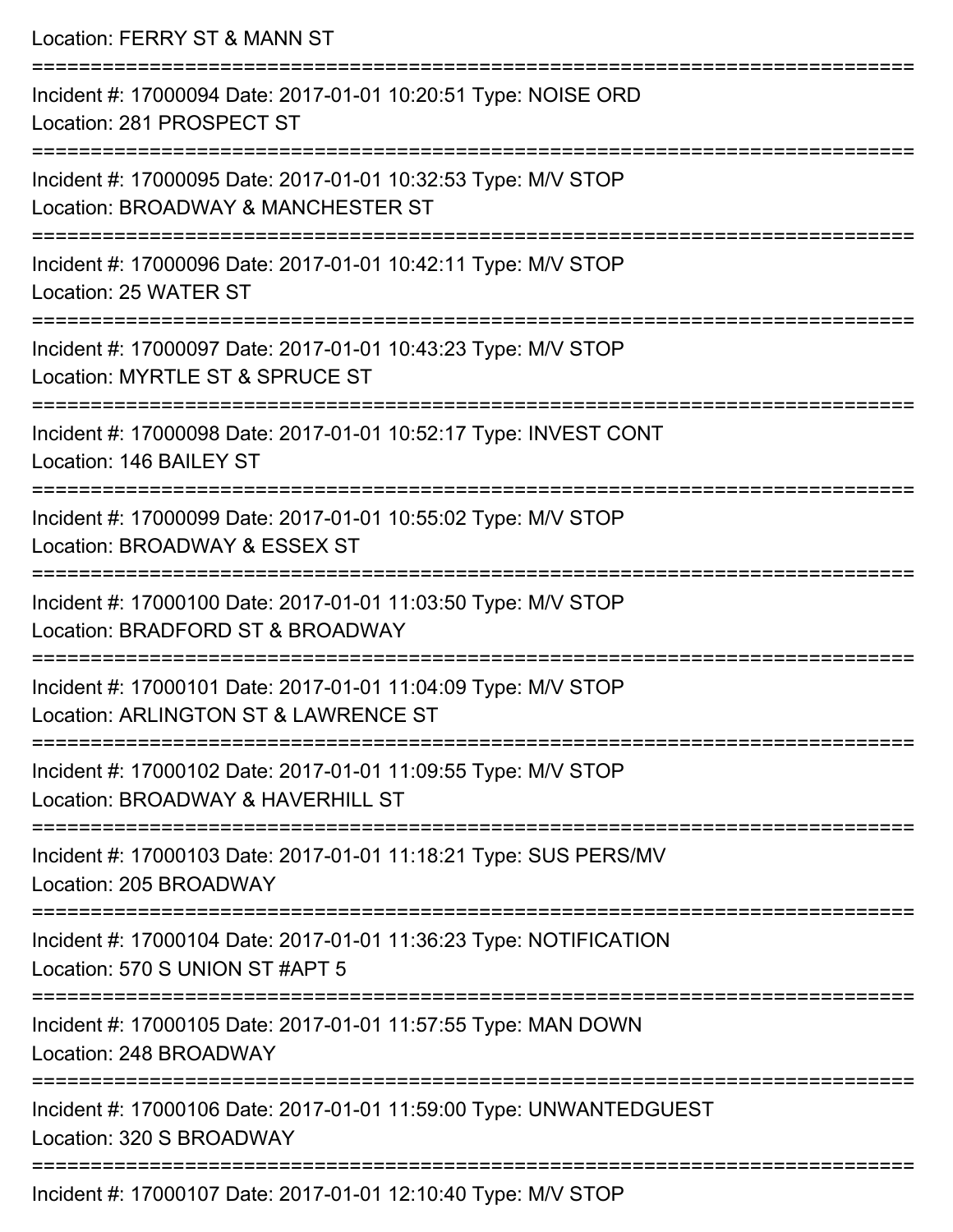| Incident #: 17000108 Date: 2017-01-01 12:27:17 Type: M/V STOP<br>Location: COMMON ST & FRANKLIN ST                                       |
|------------------------------------------------------------------------------------------------------------------------------------------|
| Incident #: 17000109 Date: 2017-01-01 12:29:58 Type: M/V STOP<br>Location: EVERETT ST & PACKARD ST                                       |
| Incident #: 17000110 Date: 2017-01-01 12:36:05 Type: M/V STOP<br>Location: 57 EVERETT ST                                                 |
| Incident #: 17000112 Date: 2017-01-01 12:36:21 Type: MAL DAMAGE<br>Location: 17 NEWBURY ST                                               |
| Incident #: 17000111 Date: 2017-01-01 12:36:59 Type: M/V STOP<br>Location: AVON ST & JACKSON ST                                          |
| ====================<br>===============<br>Incident #: 17000113 Date: 2017-01-01 12:37:18 Type: CK WELL BEING<br>Location: 18 MARSTON ST |
| Incident #: 17000114 Date: 2017-01-01 12:52:51 Type: M/V STOP<br>Location: S UNION ST & WINTHROP AV                                      |
| Incident #: 17000115 Date: 2017-01-01 13:06:33 Type: INVEST CONT<br>Location: 114 BAILEY ST                                              |
| Incident #: 17000116 Date: 2017-01-01 13:08:55 Type: FIGHT<br>Location: 35 SARGENT ST                                                    |
| Incident #: 17000117 Date: 2017-01-01 13:36:08 Type: THREATS<br>Location: 136 FERRY ST                                                   |
| Incident #: 17000118 Date: 2017-01-01 13:41:40 Type: ABAND MV<br>Location: 9 DEWEY ST                                                    |
| Incident #: 17000119 Date: 2017-01-01 13:57:04 Type: MEDIC SUPPORT<br>Location: 15 WEST ST                                               |
| Incident #: 17000120 Date: 2017-01-01 14:01:16 Type: HIT & RUN M/V<br>Location: 520 BROADWAY                                             |
| Incident #: 17000121 Date: 2017-01-01 14:43:21 Type: DOMESTIC/PROG                                                                       |

 $\mathcal{L}_{\mathcal{A}}$  ,  $\mathcal{L}_{\mathcal{A}}$  Hawley Station: 74 Hawley Station: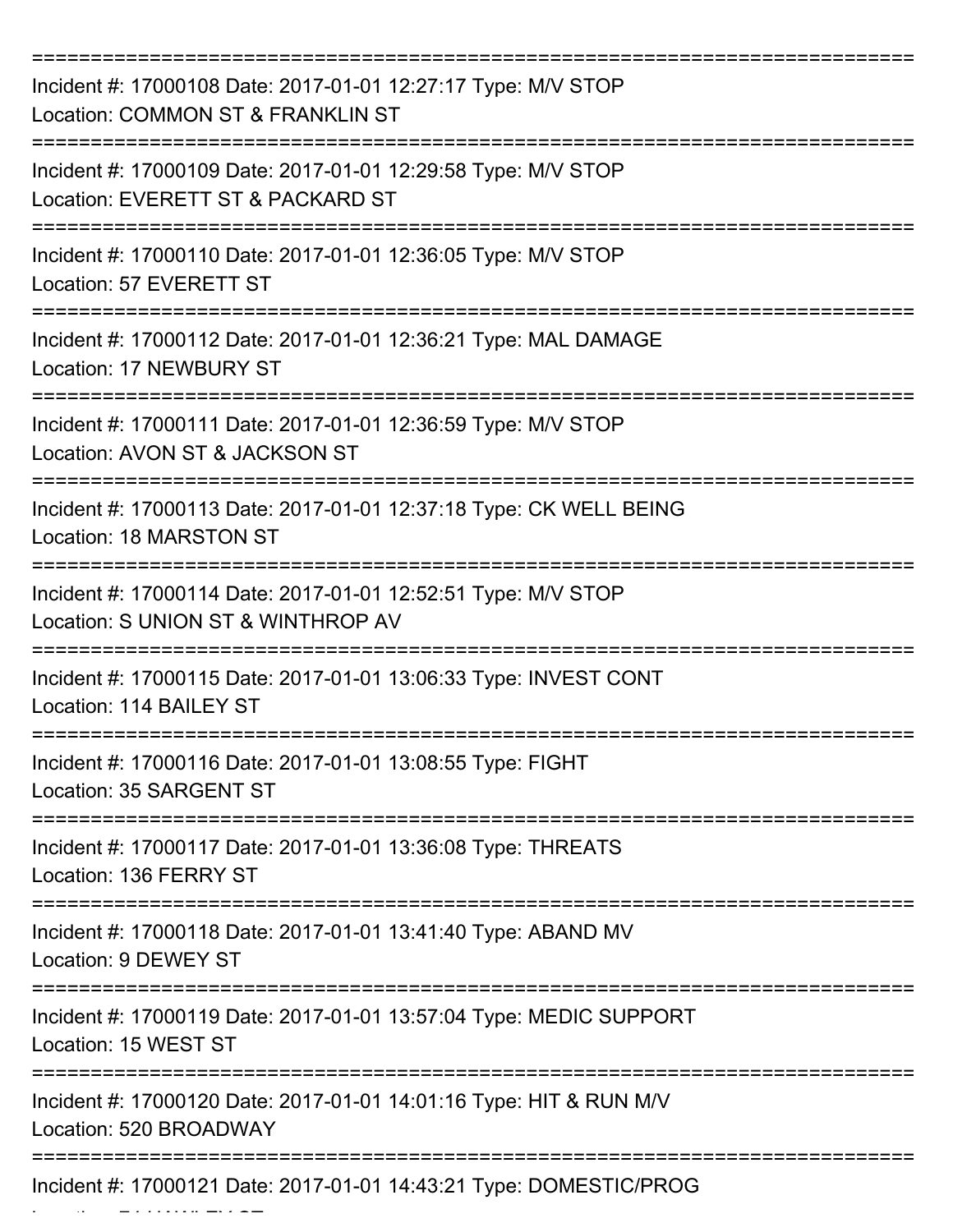| Incident #: 17000122 Date: 2017-01-01 14:49:59 Type: LOST PROPERTY<br>Location: CLADDAGH PUB / 399 CANAL ST |
|-------------------------------------------------------------------------------------------------------------|
| Incident #: 17000123 Date: 2017-01-01 15:12:45 Type: ANIMAL COMPL<br>Location: 556 HAVERHILL ST             |
| Incident #: 17000124 Date: 2017-01-01 15:27:05 Type: M/V STOP<br>Location: HOWARD ST & PLEASANT ST          |
| Incident #: 17000125 Date: 2017-01-01 15:50:21 Type: LOST PROPERTY<br>Location: 548 HAMPSHIRE ST            |
| Incident #: 17000126 Date: 2017-01-01 16:10:35 Type: KEEP PEACE<br>Location: 78 SARATOGA ST                 |
| Incident #: 17000127 Date: 2017-01-01 16:21:13 Type: DISTURBANCE<br>Location: 574 HOWARD ST FL 1            |
| Incident #: 17000128 Date: 2017-01-01 17:12:04 Type: NOISE ORD<br>Location: 2 INMAN ST #4                   |
| Incident #: 17000129 Date: 2017-01-01 17:23:59 Type: WARRANT SERVE<br>Location: 54 GROTON ST                |
| Incident #: 17000130 Date: 2017-01-01 17:26:09 Type: MISSING PERS<br>Location: 223 WALNUT ST FL 2           |
| Incident #: 17000131 Date: 2017-01-01 17:37:56 Type: INVESTIGATION<br>Location: 29 MORTON ST                |
| Incident #: 17000132 Date: 2017-01-01 17:54:09 Type: ALARM/BURG<br>Location: 157 SARATOGA ST                |
| Incident #: 17000133 Date: 2017-01-01 17:55:32 Type: SUS PERS/MV<br>Location: 579 HAVERHILL ST              |
| Incident #: 17000134 Date: 2017-01-01 18:02:12 Type: DISTURBANCE<br>Location: 136 FERRY ST                  |
| Incident #: 17000135 Date: 2017-01-01 18:05:44 Type: DISTURBANCE                                            |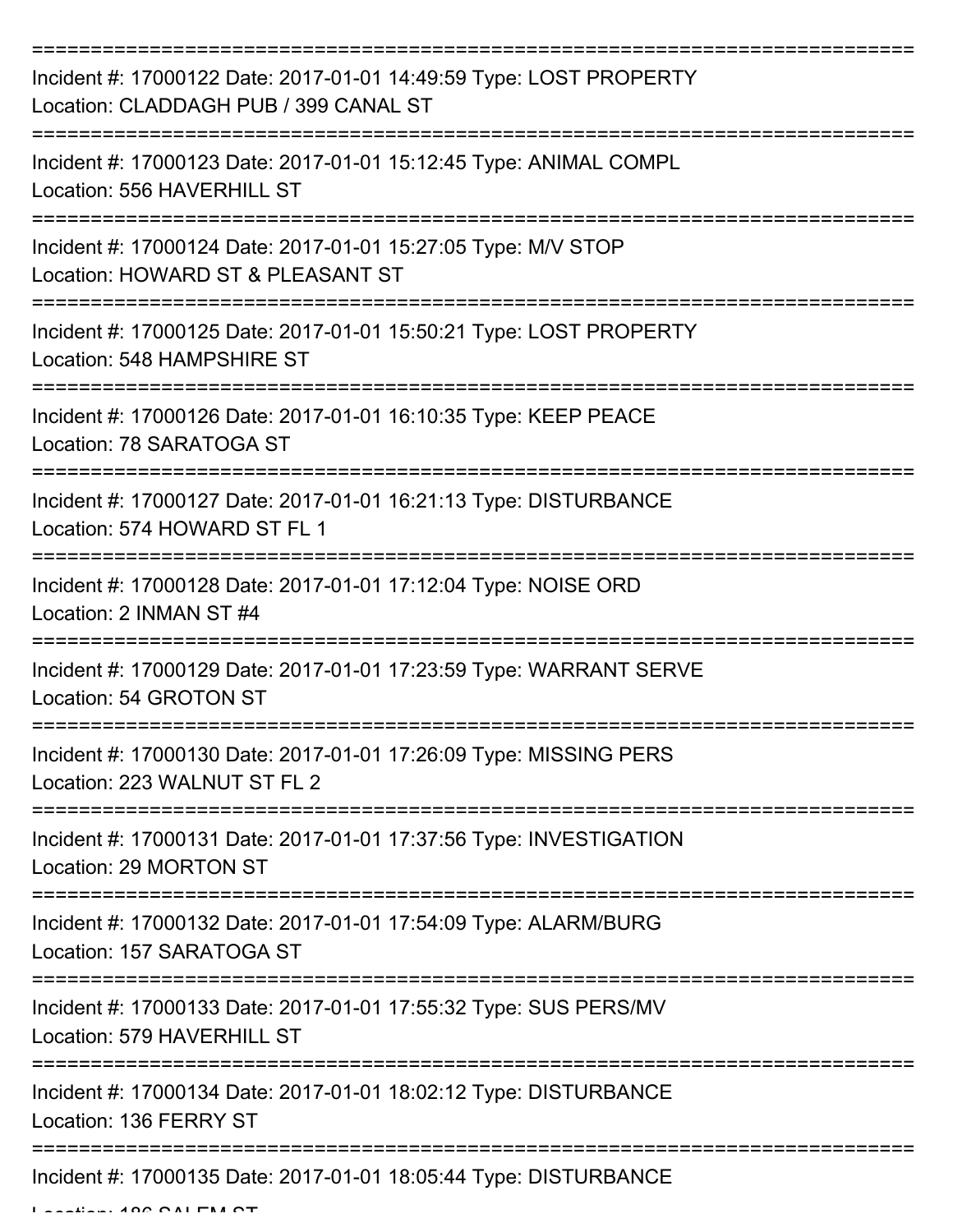| Incident #: 17000136 Date: 2017-01-01 18:27:26 Type: M/V STOP<br>Location: 553 HAVERHILL ST           |
|-------------------------------------------------------------------------------------------------------|
| Incident #: 17000137 Date: 2017-01-01 18:33:14 Type: M/V STOP<br>Location: 476 HAVERHILL ST           |
| Incident #: 17000138 Date: 2017-01-01 18:43:55 Type: TOW OF M/V<br>Location: 1 JACKSON ST             |
| Incident #: 17000139 Date: 2017-01-01 18:47:38 Type: M/V STOP<br>Location: METHUEN ST & JACKSON       |
| Incident #: 17000140 Date: 2017-01-01 18:50:08 Type: M/V STOP<br>Location: MARKET ST & PARKER ST      |
| Incident #: 17000141 Date: 2017-01-01 18:52:55 Type: M/V STOP<br>Location: JAMES ST & MT VERNON ST    |
| Incident #: 17000142 Date: 2017-01-01 18:54:19 Type: M/V STOP<br>Location: MARKET ST & PARKER ST      |
| Incident #: 17000143 Date: 2017-01-01 19:46:48 Type: KEEP PEACE<br>Location: 22 BIRCH ST FL 3         |
| Incident #: 17000144 Date: 2017-01-01 19:57:41 Type: M/V STOP<br>Location: 439 S UNION ST             |
| Incident #: 17000145 Date: 2017-01-01 20:05:50 Type: M/V STOP<br>Location: 441 S BROADWAY             |
| Incident #: 17000146 Date: 2017-01-01 20:18:30 Type: AUTO ACC/NO PI<br>Location: BROADWAY & LOWELL ST |
| Incident #: 17000147 Date: 2017-01-01 20:23:25 Type: M/V STOP<br>Location: SPRINGFIELD ST             |
| Incident #: 17000148 Date: 2017-01-01 20:31:04 Type: DOMESTIC/PROG<br>Location: 15 ALDER ST #1        |
| Incident #: 17000149 Date: 2017-01-01 20:59:28 Type: DRUG VIO<br>Location: 75 WHITE ST                |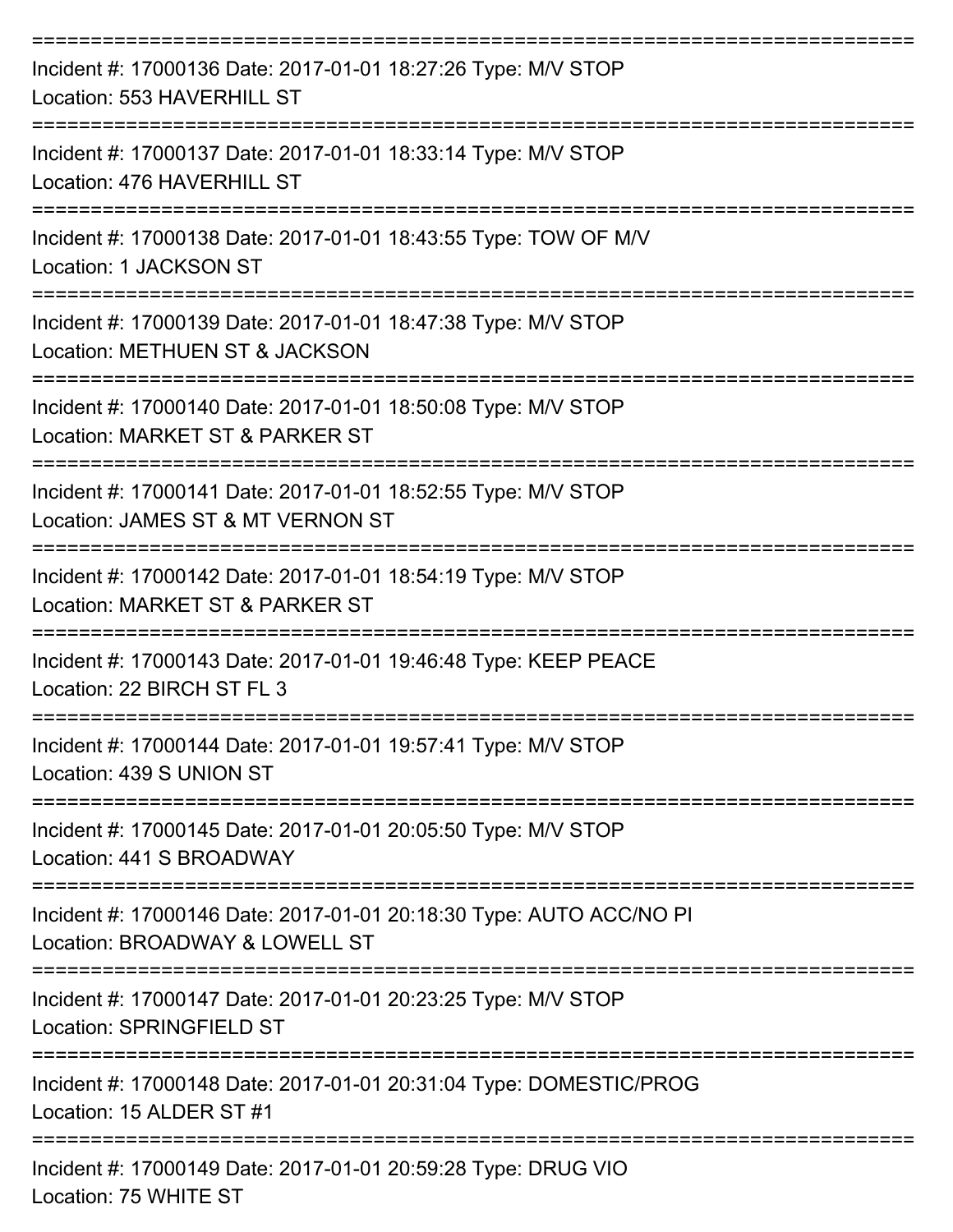| Incident #: 17000150 Date: 2017-01-01 21:11:34 Type: B&E/ATTEMPY<br>Location: 34 LAFAYETTE AV                                            |
|------------------------------------------------------------------------------------------------------------------------------------------|
| Incident #: 17000151 Date: 2017-01-01 21:15:37 Type: NOISE ORD<br>Location: MIDDLEBURY ST & SMITH ST                                     |
| Incident #: 17000152 Date: 2017-01-01 21:17:46 Type: VIO CITY ORD<br>Location: 1 BICKNELL TER                                            |
| Incident #: 17000153 Date: 2017-01-01 21:37:23 Type: GENERAL SERV<br><b>Location: 21 STEVENS AV</b>                                      |
| Incident #: 17000154 Date: 2017-01-01 21:39:24 Type: KEEP PEACE<br>Location: 22 BIRCH ST FL 3                                            |
| Incident #: 17000155 Date: 2017-01-01 21:46:14 Type: MEDIC SUPPORT<br>Location: 65 UNION ST #201                                         |
| Incident #: 17000157 Date: 2017-01-01 22:16:49 Type: TOW OF M/V<br>Location: JACKSON ST & METHUEN ST                                     |
| Incident #: 17000158 Date: 2017-01-01 22:20:10 Type: THREATS<br>Location: LAWRENCE ST & PARK ST                                          |
| Incident #: 17000156 Date: 2017-01-01 22:20:33 Type: M/V STOP<br>Location: HIGH ST & PLEASANT ST                                         |
| --------------------------<br>Incident #: 17000159 Date: 2017-01-01 22:43:10 Type: SUICIDE ATTEMPT<br>Location: WALGREENS / 135 BROADWAY |
| Incident #: 17000160 Date: 2017-01-01 22:50:31 Type: M/V STOP<br>Location: ALLSTON ST & HOWARD ST                                        |
| Incident #: 17000161 Date: 2017-01-01 22:53:28 Type: AUTO ACC/NO PI<br>Location: JACKSON ST & PARK ST                                    |
| ------------------------<br>Incident #: 17000162 Date: 2017-01-01 22:54:29 Type: FIGHT<br>Location: BYRON AV & CONGRESS ST               |
| Incident #: 17000163 Date: 2017-01-01 23:04:50 Type: TOW OF M/V<br>Location: 151 ESSEX ST                                                |